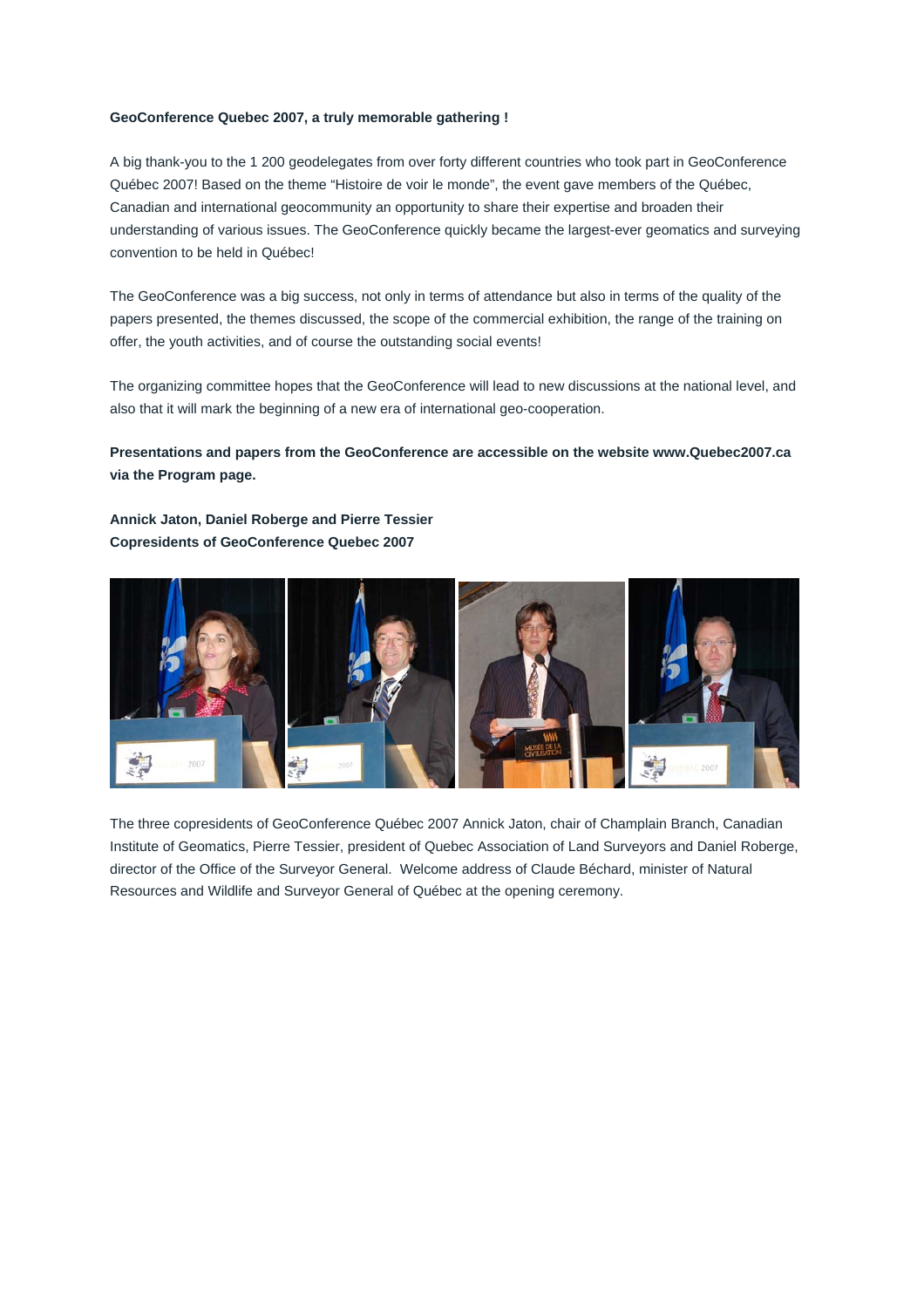

The General Assembly of the Francophone Federation of Surveyors (FGF: Fédération des géomètres francophones) where 15 member states were represented.



**Mr Alain Gaudet, president of FGF and Mr Stig Enemark, president of FIG at the General Assembly of FGF.**